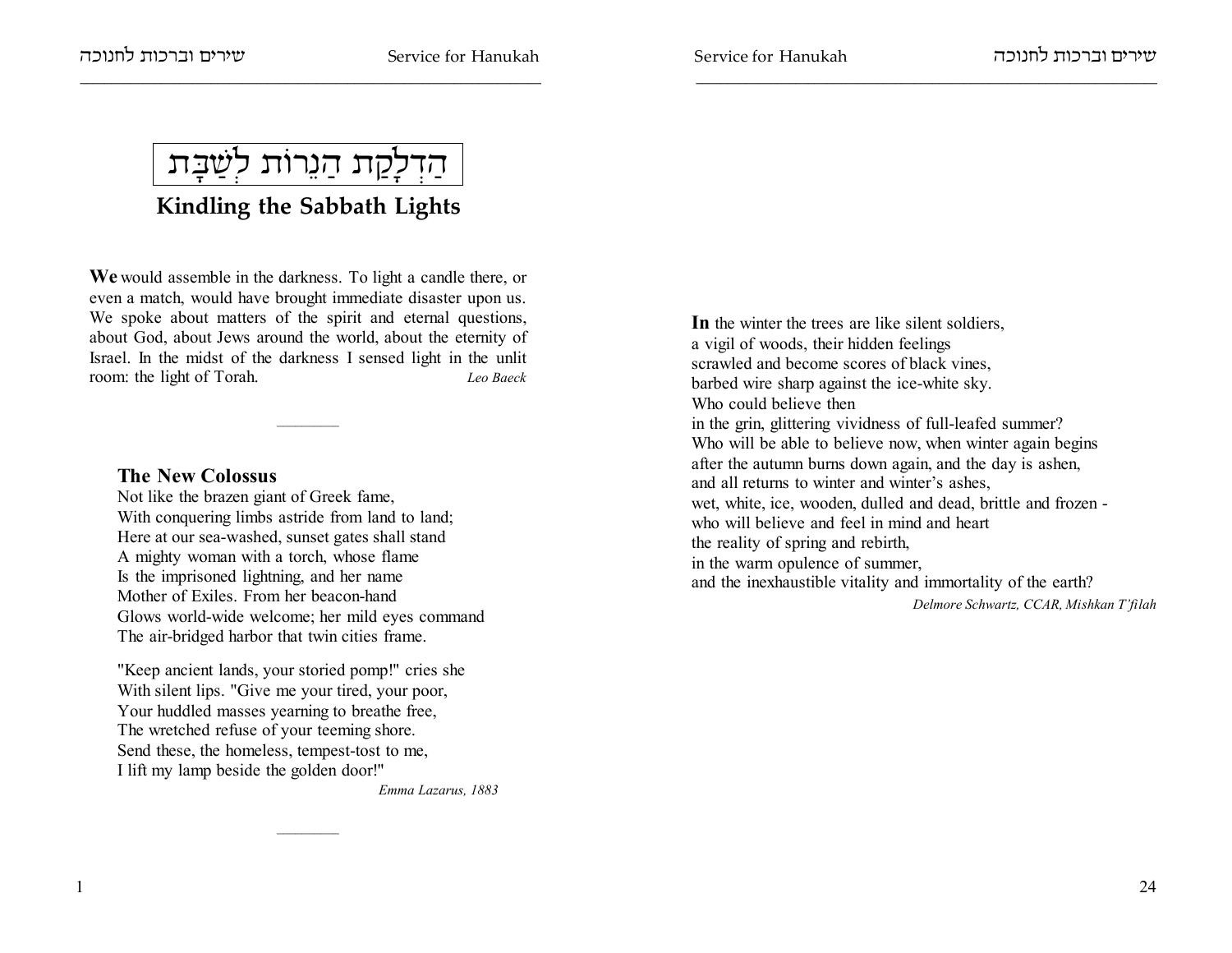#### $m$ שארים וברכות לחנוכה

Service for Hanukah

Service for Hanukah

 $v$ שירים ודרכות לחנוכה

We have the Mitzvah always believingthat justice will somehow prevail.This is the burden and this is the promiseand this is why we will not fail!

*Chorus*

*Words and Music: Peter Yarrow*

### **Not By Might li¦i ©g §A `Ÿl**

 *2x:*

Not by might and not by power,But by spirit alone, shall we all live in peace.

The children sing, the children dream,And their tears may fall, but we'll hear them call,And another song will rise,Another song will rise, Another song will rise!

Not by might, not by power, Shalom.

*Words and Music: Debbie Friedman, based on Zechariah 4:6*

### **<sup>z</sup> ¨A ©X ©d mFi§l xi ¦W xFn§f ¦nA Psalm for the Sabbath**

*from Psalm 92* 

תהילים ק״ו

### **מִזְמוֹר**ֹ, מִזְמוֹר שִׁיר*ּ, שִׁיר* לִיוֹם הַשֲׁבַּת.

Miz-mor, miz-mor shir, shir l'yom ha-Sha-bat.The whole world is waiting to sing a song of Shabbat.

#### **Sabbath Prayer**

May the One protect and defend you,May God always shield you from pain,May you come to beIn Yisrael a shining name.

May you be like Ruth and like Boaz,May you be deserving of praise,Strengthen us, O God,And keep us from unholy ways.

May God bless you, and grant you long life: May the One fulfill our Sabbath Prayer for you.May God make you hard workers and wise:May God bless your loved ones who will care for you.

May the One protect and defend you,May God always shield you from pain,Favor us, O God, with happiness and peace,O hear our Sabbath Prayer: Amen.

*Words: Sheldon Harnick; Music: Jerry Bock; Adapted: AF*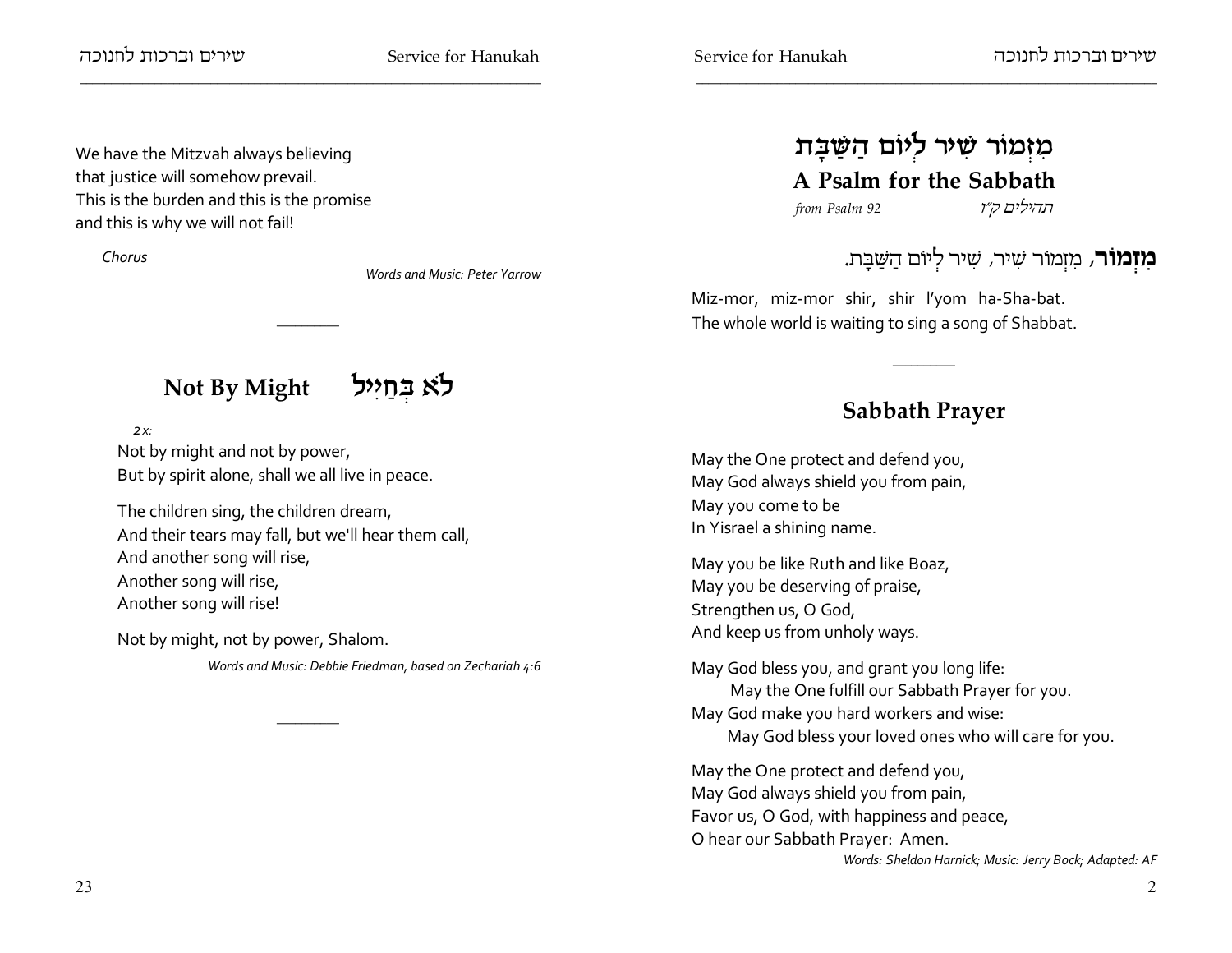### **Light These Lights**

 *2x:*

O hear my prayer I sing to You,Be gracious to the ones I love,And bless them with goodness and mercy and peace,O hear my prayer to You.

Let us light these lights To shine on me and you . . . and let us say: Amen.Let us light these lightsAnd see the world anew . . . and let us say: Amen.*Words and Music: Debbie Friedman; Adapted AF*

### **Rock of Ages xEv fŸr ©n**

**מְעוֹז** צוּר יְשׁוּעָתִי, לְךָ נָאָה לְשַׁבֵּחַ. הַכּוֹן בֵּית הְפִלָּתִי, וְשָׁם תּוֹדָה נְזַבְּרַ<mark>.</mark> לְעֵת תְּכִין מַטְבֵּחַ, מִצָּר הַמְנַבֵּחַ. אָז אֶגְמֹר, בְּשִׁיר מִזְמוֹר, דֲוֻּבַּת הַמִּזְבֵּהַ.

Ma-oz Tzur Y'shu-a-ti, l'cha na-eh l'sha-bei-ah.Ti-kon beit ti-fi-la-ti, v'sham to-da n'za-bei-ah.L'eit ta-chin mat-bei-ah, mi-tzar ham-na-bei-ah.Az eg-mor b'shir miz-mor, Ha-nu-kat ha-miz-bei-ah! *(2x)*

### **Light One Candle**

Light one candle for the Maccabee childrenwith thanks that their light didn't die.And light one candle for the pain they endured whentheir right to exist was denied.

Light one candle for the terrible sacrificejustice and freedom demand.And light one candle for the wisdom to know whenthe peacemaker's time is at hand.

*Chorus* Don't let the light go outIt's lasted for so many years!Don't let the light go outLet it shine through our love and our tears!

Light one candle for the strength that we needto never become our own foe.And light one candle for those who are sufferingthe pain we learned so long ago!

Light one candle for all we believe in,let anger not tear us apart.And light one candle to bind us togetherwith peace as the song in our heart.

#### *Chorus*

What is the memory that's valued so highlythat we keep alive in that flame? What's the commitment to those who have diedwhen we cry out "They've not died in vain"?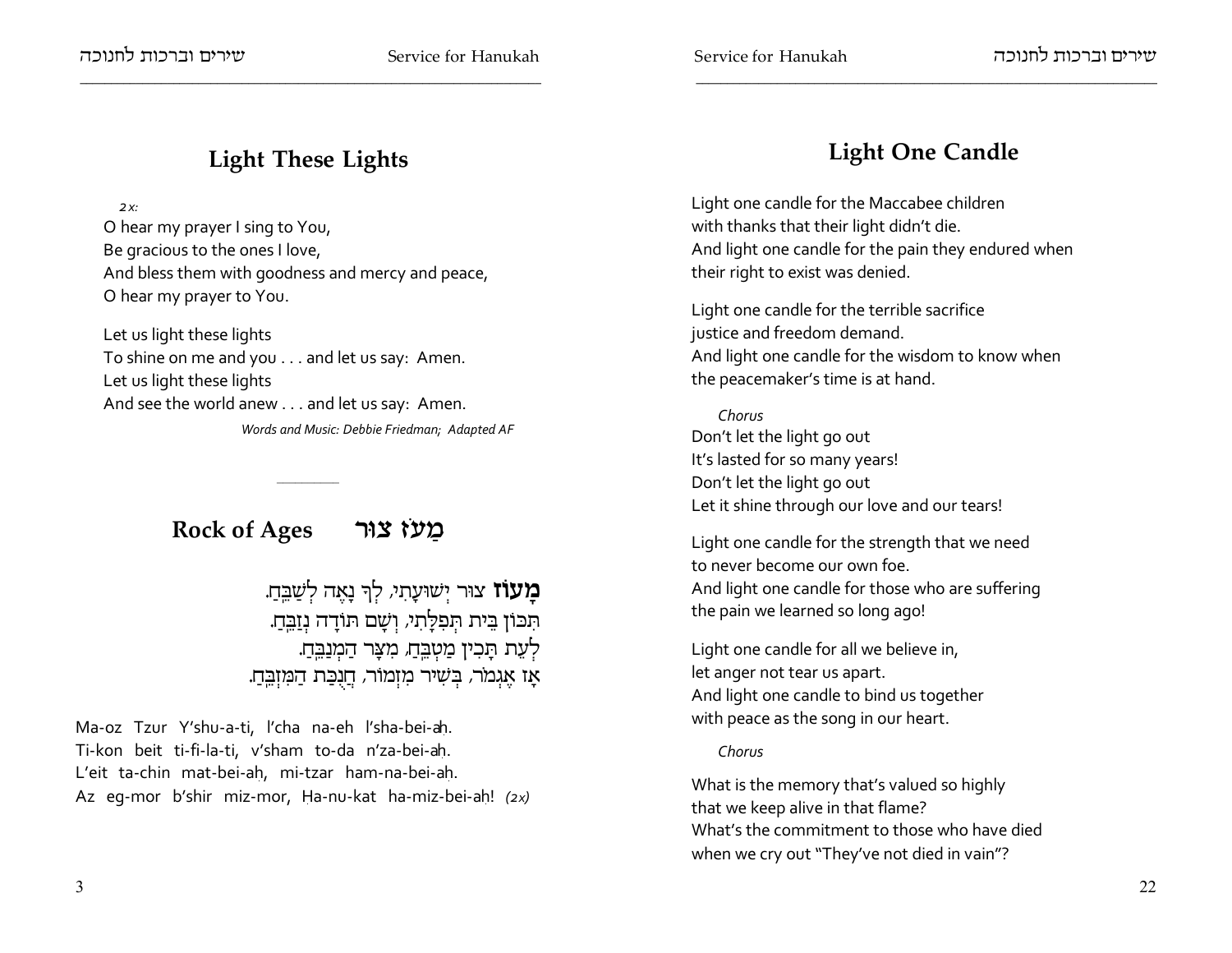#### **A Meditation**

 Some historians have claimed Hanukah is just another ancient celebration of the winter solstice. Winter's solstice, however, can coincide with a full moon. Hanukah is a bit different. It too occurs near the solstice, when nights are longest. But Hanukah always begins on the 25th of Kislev, toward the end of the lunar month, when the moon becomes just a sliver of light. With each candle, the days wane and the nights grow dimmer. And on each successivenight, we light one more candle against the growing darkness.

*Rabbi Richard Jacobs, slightly adapted*

#### **Hasmonean Silver and Hanukah Gelt**

 Gathered by the light of the Hanukah candles, uplifted by theirglow, we celebrate the miraculous longevity of the Jewish people.

When the Maccabees rededicated the ancient Temple in 168 BCE, the prosperous Hasmonean dynasty minted their acclaimed silver coins, unearthed in untold numbers throughout Israel. Radiant as the Menorah with the light of Torah, those coins are a symbol ofthe endurance and prosperity of our people.

Centuries later, our Hanukah "gelt" - eight nights of shiny gifts becomes our symbol of prosperity. A symbol of our endurance too,as the custom of giving Hanukah coins has lasted two millennia.

Before we pull the ribbons, open the cards, and tear the wrapping paper, lets pause a moment in gratitude. For our lives and for being alive. For having nearly everything we need. For our prosperity. And especially for those Maccabees and the countless other heroes - and martyrs too - who preserved Torah and the magnificentJewish tradition that is our inheritance.

And so again, we celebrate the miracles, the wonders, and acts ofdeliverance, just as our mothers and fathers did in days of yore.*Ar Fridkis*

Rock of Ages, let our song, praise Thy saving power. Thou amidst the raging foes, wast our sheltering tower.Furious they assailed us, but Thine Arm availed us.And Thy Word broke their sword,

when our own strength failed us. *(2x)*

Children of the Maccabees, forever free to prosper:Hark the echoes of the songs, where ye may be harbored.Yours the message cheering, that the time is nearing:Which will see, spirits free, tyrants disappearing. *(2x)*

> *Hebrew: by a figure named Mordecai, century unknown English: Marcus Jastrow and Gustav Gotthiel, adapted: AF An adaptation of the the German lyrics: Leopold Stein, 19th c Music: borrowed from the Operatist Bendetto Marcello, Italy, 18th cTranscription: Cantor Birnbaum, Israelitische Wochenschrift, Königsberg, 19th c*

## **בָרוּךְ** אַתָּה יְיָ, אֱלֹהֵינוּ כֵוְלֶךְ הָעוֹלָם, אֲשֶׁר קִדְּשָׁנוּ בְּמִצְוֹתָיו, וְצִוְּנוּ לְהַדְלִיק נֵר שֶל שַׁבָת.<br>'

Ba-ruch a-ta A-do-nai E-lo-hei-nu Me-lech Ha-o-lam,a- sher ki-d'sha-nu b'mitz-vo-tav v'tzi-va-nu l'had-lik nershel Shabbat.

**Praised** be Adonai, our Highest, Majestic One of All the Universe, who makes us holy with the *mitzvot,* and inspires us to find warmth inthe lights of Shabbat.

*May the Radiance of the Divine be a beacon before us, showing us the good we must do and the world we must create. May our eyes shine with the splendor of Torah – the light of love, wisdom and understanding – so that all who look upon us will call us trulyblessed!*

**Blessed** is the Holy One of Light and Life.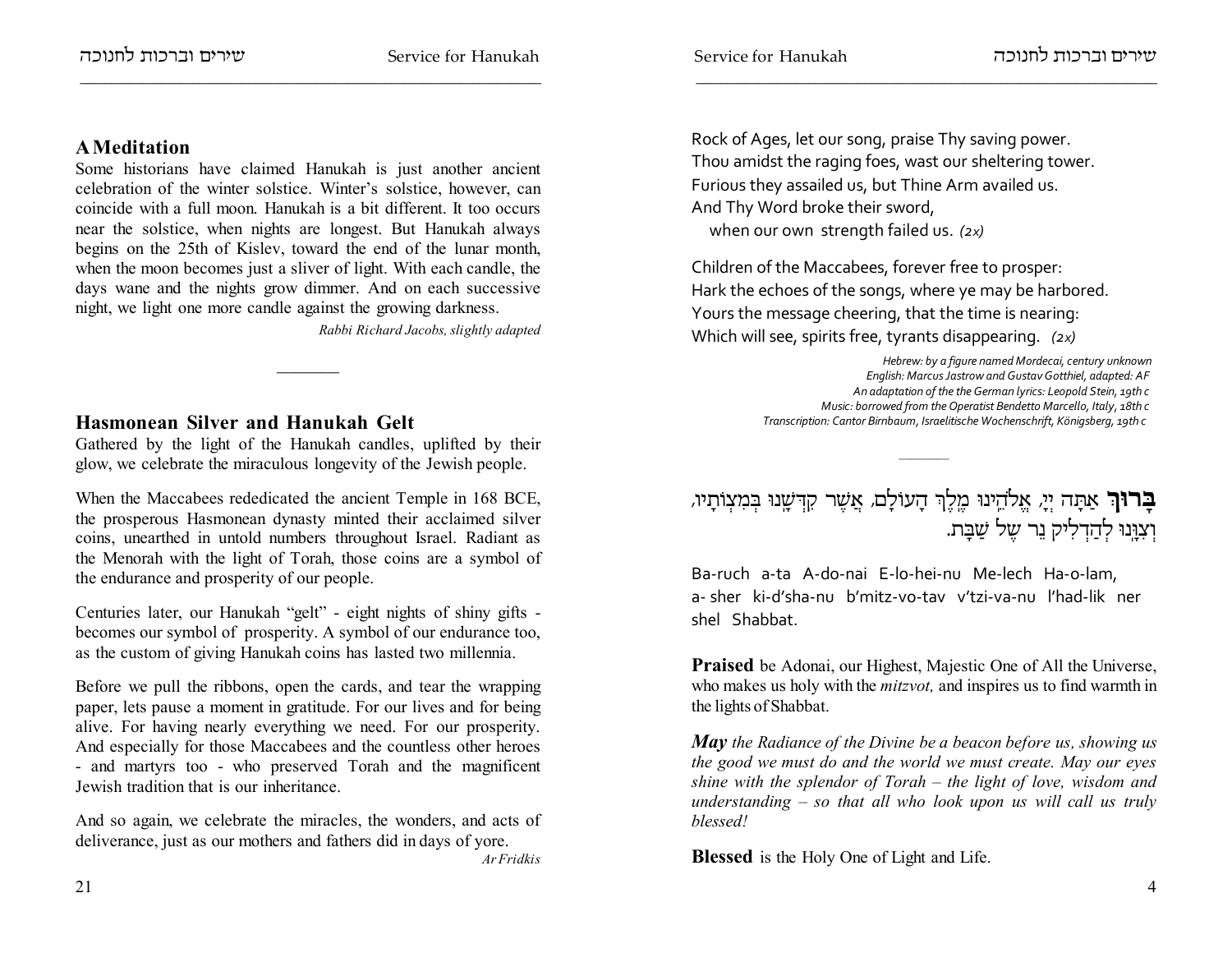# הַדְּכְקַת הַגְרוֹת לִחֲנוּכּה

Kindling the Hanukah Lights

#### **Blessed Is The Match** אשרי הגפרור

**Blessed** is the match kindled to ignite the fires of hope. Blessed is the fire that burns in the secret places of the heart. Blessed is the heart with the strength to stop beating for honor's sacrifice

Words: Hannah Senesh: Translation: AF

#### **From Generation to Generation**

In a house which becomes a home. One hands down and another takes up the heritage of mind and heart, laughter and tears, musings and deeds. Love, like a carefully loaded ship, crosses the gulf between the generations.

So we must not neglect the ceremonies of our passage: when we celebrate a holiday, when we wed, when we die, and when we are blessed with a child

We ourselves must transmit the passwords from generation to generation.

Antoine de Saint-Exupery, adapted

יִתְבָּרַךְ וְיִשְׁתַּבַּח, וְיִתְפָּאַר וְיִתְרוֹמַם וְיִתְנַשֵּׂא, וְיִתְהַדָּר וְיִתְעַלֶּה וְיִתְהַלָּל, שְׁמֵהּ דְקִדְשָׁא בְּרִיךְ הוּא. לְעֵלָּא מִכָּל בִּרְכָתָא וִשִׁירָתָא, תִשְׁבִּחָתָא וְנֵחֱמָתָא, דַאֲמִירָן בִּעָלְמָא, וְאִמְרוּ: אָמֵן. יְהֵא שְׁלַמָּא רַבָּא מִן שְׁמַיָּא, וְחַיִּים עַלֵינוּ וְעַל כַּל יְשְׂרָאֵל, וְאָמְרוּ: אֲמֵן.

עשֵׁה שָׁלוֹם בִּמְרוֹמַיוּ, הוּא יַעֲשֶׂה שָׁלוֹם עָלֵינוּ, וְעַל כָּל יִשְׂרַאֲל, וְאִמְרוּ אַמֵן.

Yit-ga-dal v'yit-ka-dash sh'mei ra-ba. B'al-ma di-v'ra chi-r'u-tei, v'yam-lich mal-chu-tei, b'cha-yei-chon u-v'yo-mei-chon u-v'cha-yei d'chol beit Yis-ra-el, ba-a-ga-la u-vi-z'man ka-riv, v'i-m'ru: A-men.

Y'hei sh'mei ra-ba m'va-rach l'o-lam u-l'al-mei al-ma-ya.

Yit-ba-rach v'yish-ta-bach, v'yit-pa-ar v'yit-ro-mam v'yit-na-sei, v'yit-ha-dar v'yit-a-leh v'yit-ha-lal, sh'mei d'ku-d'sha b'rich hu. L'ei-la min kol bir-cha-ta v'shi-ra-ta, tush-b'cha-ta v'ne-che-ma-ta, da-a-mi-ran b'al-ma, v'i-m'ru: A-men.

Y'hei sh'la-ma ra-ba min sh'ma-ya, v'ha-yim a-lei-nu v'al kol Yis-ra-el, v'i-m'ru: A-men.

O-seh sha-lom bim-ro-mav, hu ya-a-seh sha-lom a-lei-nu, v'al kol Yis-ra-el, v'i-m'ru: A-men.

5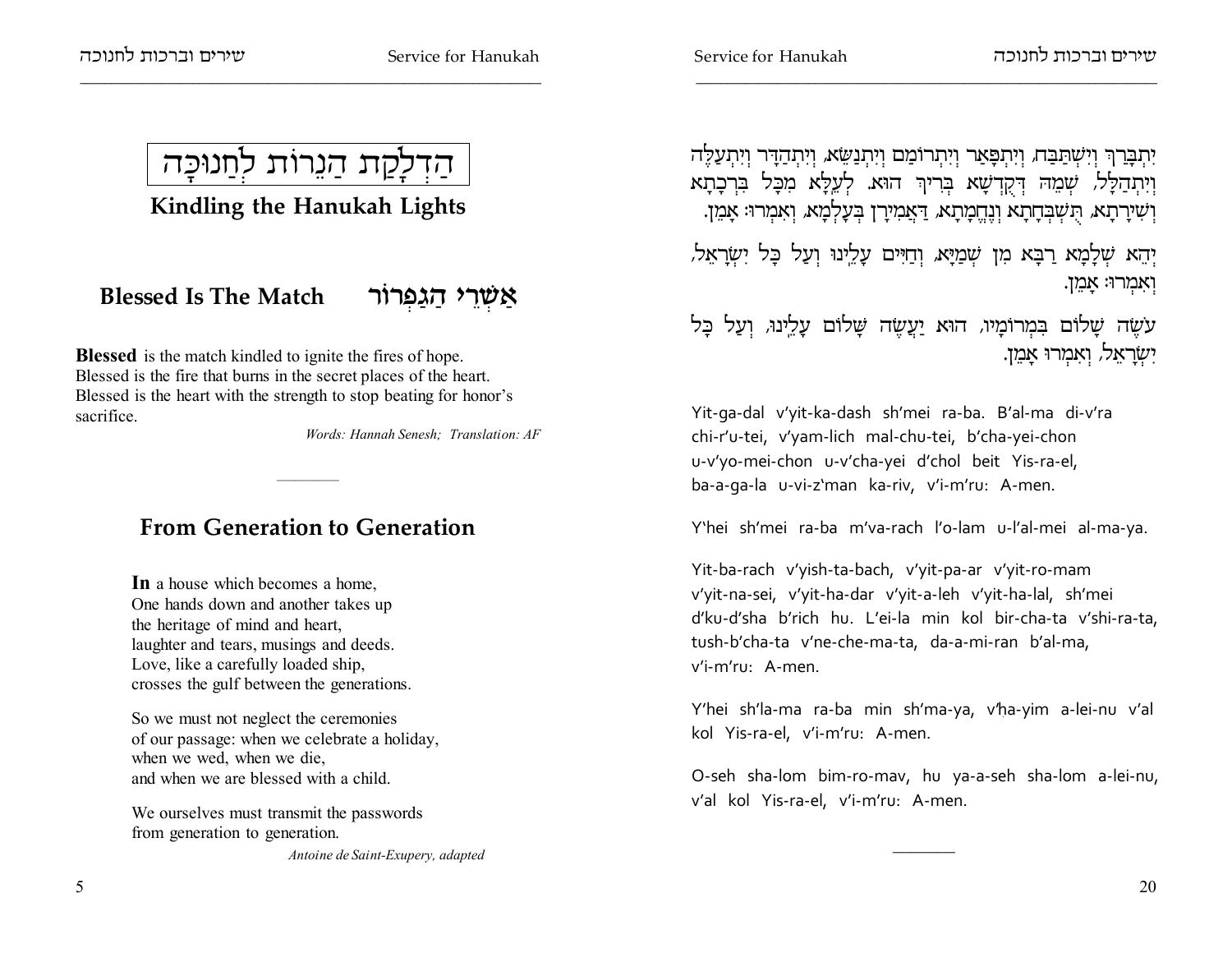**Some** perished by fire, some by water. Some crossed the sea, or wandered the desert. Some starved all week to make a Shabbat feast.Some were left childless until old age.Some lifted their chins beneath a father's knife.Those who came before us gave everythingso that we, generations later, could glorify You.

And despite the dangers, with Your protection,some did survive, and even flourished,some reaped in joy, were spared the knife,were granted children.We are their inheritors, O God, and we know how rare is our good fortuneto be born to such hard-won treasures.

*A great responsibility is ours - and Yours as well,for if You do not sustain us,as You did Abraham and Sarah,Rebecca and Isaac, Jacob, Rachel and Leah,then who will sing Your praises?*

Who will lift their chins, as we do now,to sanctify Your name?*Sol Adam, CCAR, Mishkan T'filah*

### **Mourner's Kaddish mFz¨i Wi ¦C ©w**

**יִתְגַדֵּל** וְיִתְקַדַּשׁ שְׁמֵהּ רַבָּא. בְּעָלְמָא דִּי בְרָא כִרְעוּתֵהּ, וְיַמְלִיךְ מַלְכוּתֵה, בְחַיֵּיכוֹן וּבְיוֹמֵיכוֹן וּבְחַיֵּי דְכָל בֵּית יִשְׂרָאֵל, בַּעֲנָלָא וּבִזְמַן קָרִיב, וְאָמִרוּ: אָמֶן.

יִהָא שְׁמֵה רַבַּא מִבְרַךְ לִעֲלַם וּלְעַלְמֵי עַלְמַיַּא.

# **Hanukah Candle Blessings d¨kEpg§l zFk §x ¦A**

*Placing the candles from right to left, we light them from left to right:***בָרוּךְ** אַתָּה יְיָ, אֱלֹהֵינוּ כֵוְלֶךְ הָעוֹלָם, אֲשֶׁר קִדְּשָׁנוּ בְּמִצְוֹתָיו, וְצִוְּנוּ לְהַדְלִיק נֵר שֶל חַנוּ<mark>כָה.</mark>

Ba-ruch a-ta A-do-nai E-lo-hei-nu Me-lech Ha-o-lam,a-sher ki-d'sha-nu b'mitz-vo-tav v'tzi-va-nu l'had-lik nershel Hanukah.

**Blessed** is the Holy One of Light and Life, who is Light and givesLight, and is All that inspires us to kindle the lights of Hanukah.

### **בְרוּךְ** אַתָה יְיָ, אֱלֹהֵינוּ מֶלֶךְ הָעוֹלָם*,*שֶעַשָה נִסִים לַאַבוֹתֵנוּ, בַּיַמִּים הַהֵם בַּזְמַן הַזֶה.

Ba-ruch a-ta A-do-nai E-lo-hei-nu Me-lech Ha-o-lam,she-a-sa ni-sim la-a-vo-tei-nu ba-ya-mim ha-hembaz-man ha-zeh.

**Blessed** is the Holy One of Light and Life, who brought miraclesand light to our mothers and fathers in days of yore.

*On the 1st night:*

ב**רוּךְ אַ**תָּה, יְיָ אֱלֹהֵינוּ, מֶלֶךְ הָעוֹלָם, שֶׁהֶחֱיָנוּ וְקִיּמְנוּ וְהִגִּיעָנוּ לַזְמַן הַזֶּה.

Ba-ruch a-ta A-do-nai E-lo-hei-nu Me-lech Ha-o-lam,she-he-hi-a-nu v'ki-y'ma-nu v'hi-gi-a-nu laz-man ha-zeh.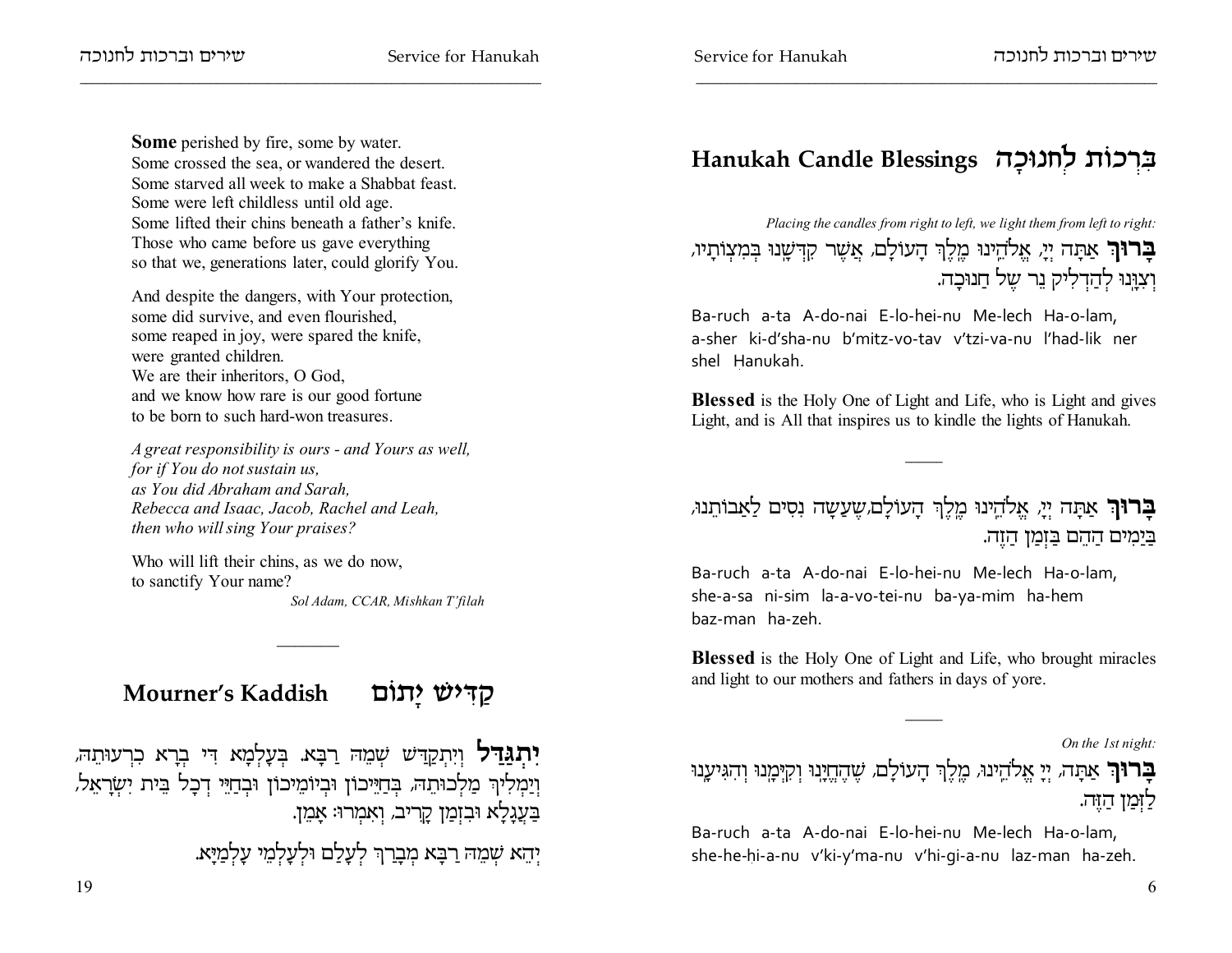**Blessed** is the Holy One of Light and Life, for keeping us alive,giving us presence, and enabling us to celebrate this joyous festival.

### **"Hanukah Blessings"**

How lucky are we that we, have lights so that we can see,although the day is done.What a miracle that a spark, lifts these candles out of the dark,every evening, one by one;until the end of Hanukah, of Hanukah.

With the jingle bells and the toys, and the TV shows and noise,it's easy to forget.At the end of the day, our whole family will say,these words for Hanukah.

Ba-ruch a-ta, A-do-nai E-lo-hei-nu, Me-lech Ha-o-lam,a-sher ki-d'sha-nu b'mitz-vo-tav v'tzi-va-nu,l'had-lik ner shel Hanukah.Light the candles for Hanukah, for Hanukah.

We remember how Maccabees, fought so all of us could be freeand so we celebrate.On this festival of the lights, there's a joyful time every night.But we illuminatethe candles of Hanukah, of Hanukah.

Ba-ruch a-ta A-do-nai, E-lo-hei-nu Me-lech Ha-o-lam,she-a-sa ni-sim la-a-vo-tei-nu, ba-ya-mim, ha-hembaz-man ha-zeh.Hanukah, Hanukah! *Words and Music: Steven Page*

### **The Latke Song**

I am so mixed up that I cannot tell you, I'm sitting in this blender turning brown. I've made friends with the onions and the flour, and the cook is scouting oil in the town.I sit here wondering what will come of me, I can't be eaten looking as I do. I need someone to take me out and cook me, Or I'll really end up in a royal stew.

*Chorus (4x)*I am a latke, I am a latke and I am waiting for Hanukah to come.

Every holiday has foods so special, I'd like to have that same attention too.I do not want to spend life in this blender, Wondering what I'm supposed to do.Matzah and Haroset are for Pesah, Chopped Liver and Challah for Shabbat.Blintzes on Shavuot are delicious, and Gefilte Fish no holiday's without.

#### *Chorus (4x)*

It's important that I have an understanding Of what it is that I'm supposed to do.You see, there are many who are homeless, With no jobs, no clothes and very little food.It's so important that we all remember, That while we have most of the things we need:We must remember those who have so little, We must help them, we must be the ones to feed.

*Chorus (4x)*

*Words and music: Debbie Friedman*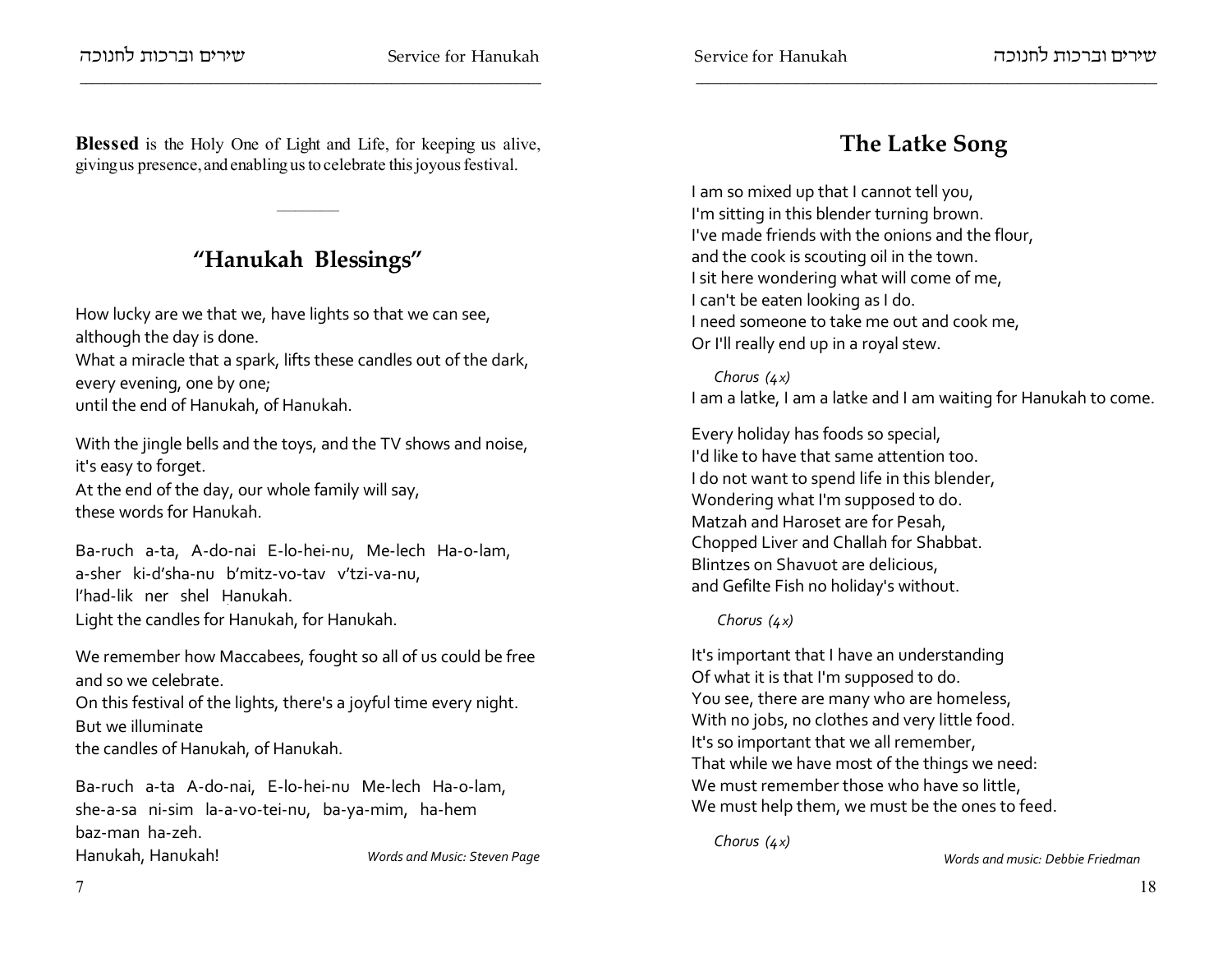### **I Have a Little Dreidel**

#### I have a little DreidelI made it out of clay And when it's dry & readyThen Dreidel I shall play!

#### *Chorus*

 Oh Dreidel, Dreidel, DreidelI made it out of clay And when it's dry and readyThen Dreidel I shall play!

It has a lovely body With legs so short and thin And when my Dreidel's tiredIt drops and then I win!

#### *Chorus*

My Dreidel's always playfulIt loves to dance and spin A happy game of Dreidel Come play now, let's begin!

### **A Mischief-Maker's Dreidel**

I had a little DreidelOh spinning it would go By accident I dropped itIt fell and broke my toe!

My sister had a DreidelShe made 'f Gefilte Fish And when she wasn't lookingTh'cat put it in his dish!

A batch of sirloin dreidels A week's-worth for my pup Whole lot at once he ate 'emRight after he threw up!

I had a shiny DreidelIt moved so nice and fast B'then I brought to show 'n tell Marshmallow Fluff n' JellyI broke it in my - class!

My in-laws had a DreidelThey made it out of . . . ham? But then my Bubbie told meWith brisket it's a sham!

We had a bunch of Dreidels We made them out of fudge But when we went to eat themThey stained m'Mums new rug!

My Gran'pop's crystal Dreidel!On my nose atop a broom And when I tried to spin itIt smashed all o'er the room!

I had a tasty DreidelMade with flour into breadAri Fridkis I ate it up instead!

### **Ocho Kandelas**

Hanuka linda 'sta aquiOcho kandelas para mi!Hanuka linda 'sta aquiOcho kandelas para mi!

 *Chorus* Una kandelika Dos kandelikasTres kandelikas Quatro kandelikasCinco kandelikasSeis kandelikasSiete kandelikasOcho kandelas para mi!

Muchas fiestas vo fazerCon alegrias y plazer!Muchas fiestas vo fazer

Con alegrias y plazer!

#### *Chorus*

Los pastelikos vo kumer Con almendrikas y la miel!Los pastelikos vo kumerCon almendrikas y la miel!

 *Chorus*

*Sephardic-Ladino Melody* 

## **These Light**

**הַנְרוֹת הַלְלוּ** 

*As we kindle and behold the Hanukah lights, we pray forour loved ones and for Tikun Olam: Repairing the World* 

**הַבִּרוֹת** הַלַלוּ אַנוּ מַדְליקִין עַל הַנִּסִּים וְעַל הַנִּפְלָאוֹת וְעַל הַתְּשׁוּעוֹת, שֶׁעָשִׂיתָ לַאֲבוֹתֵינוּ בַּיָּמִים הָהֵם בַּזְמַן הַזֶּה. וְכָל שְמוֹנַת יְמֵי חֲנִבָּה הַנֵּרוֹת הַלָּלוּ קְדֶש הֵם, וְאֵין לָנוּ רְשׁוּת לְהִשְׁתַּמֵּשׁ בָּהֶם, אָלָא לִרְאוּתָם בִּלְבָד, כְּדֵי לְהודוֹת וּלְהַלֵּל לשמר הגדול, על נסיר ועל נפלאותיר ועל ישועתר.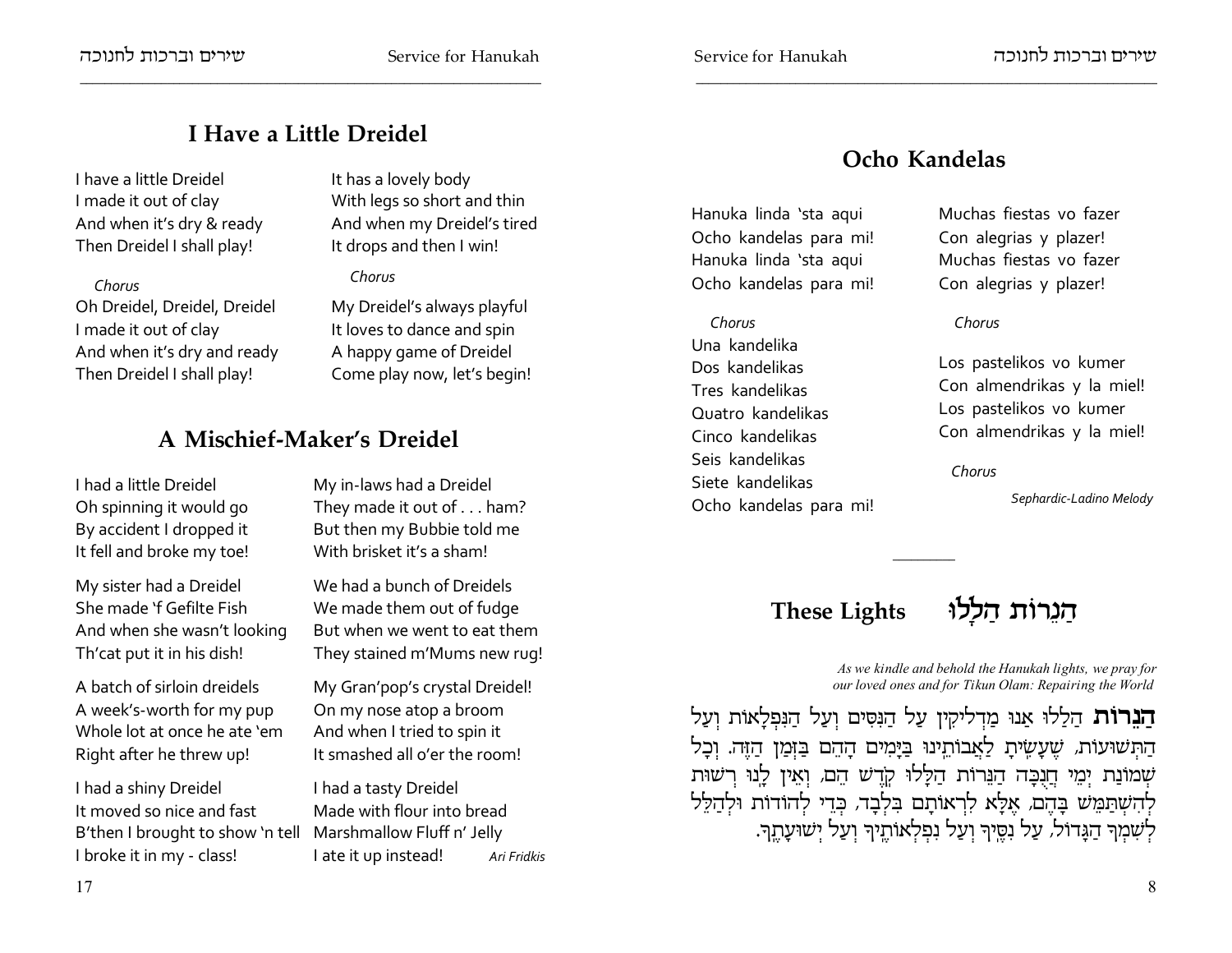**We** kindle these lights for the miracles, wonders and deliverancebequeathed our mothers and fathers in those days long ago.

During these eight days of Hanukah these lights are sacred. They are not to be used as other lights, but solely to behold the DivineLight and meditate on the miracles of Hanukah.

May their light remind us to give thanks for the joy of Hanukah andthe wondrous acts of deliverance we witness each and every day.*Adapted from the traditional Hanukah liturgy, AF*

#### **Hanukah and Tikun Olam**

 During Hanukah, the time of year when days are short and nights loom long, Jewish tradition asks of us a very simple, yet profound task: the lighting of candles to shine with warmth and light againstthe cold and darkness.

Just as the Shamash illumines each candle, we too are bearers of the Divine Spark, bringing light to those whose lives are overcastby violence and hunger, by poverty and despair.

Each of us can bring light to the world. So tonight, as wecommemorate the miracles of Hanukah, let us also remember -:

*That the work of our hands can bring warmth to those in need.*

That the radiance of our heart can bring lightto those in dark places both near and far.

*That through our sacred service the world will be illuminated.*

And that Hanukah's miraculous wonders can be rekindled and the world repaired - by what we have and what we do.*American Jewish World Service, adapted: AF*

יִמֵי הַחֲנוּכָה, חֲנוּכַת מִקְדַשֵׁנוּ. בגיל ובְשִמְחָה מְמָלִים אֵת לְבֵנוּ. לַילָה וְיוֹם סְבִיבוֹנֵינוּ נִסוֹב, סוּפְגַנִיוֹת נוֹכַל גָם לַרוֹב.

> הַאִירוּ! הַדִלִיקוּ! נרות חנוכה רבים!<br>. עַל הַנְסִים וִעַל הַנְפִלָאוֹת אַשֶר הַלְלוֹ הַמַּבְּבִּים!

Y'mei Ha-Hanukah, Ha-nu-kat Mik-da-shei-nu.B'gil u-b'sim-ha m'ma-lim et li-bei-nu.Lai-la va-yom si-vi-vo-nei-nu ni- sov,Suf-ga-ni-yot no-chal gam la-rov.

Ha-i-ru, had-li-ku,Nei-rot Hanukah ra-bim!Al ha-ni-sim v'al ha-nif-la-otA-sher ha-l'lu ha-ma-ka-bim!

### **Sivivon oFai ¦a §q**

Si-vi-von, Sov Sov Sov,Hanukah hu Hag Tov.Hanukah hu Hag Tov,Si-vi-von, Sov Sov Sov.

Hag sim-ha hu la-am,Nes ga-dol ha-ya sham.Nes ga-dol ha-ya sham.Hag sim-ha hu la-am*Traditional*

Spin the Hanukah Dreidel: for a great miracle happened there!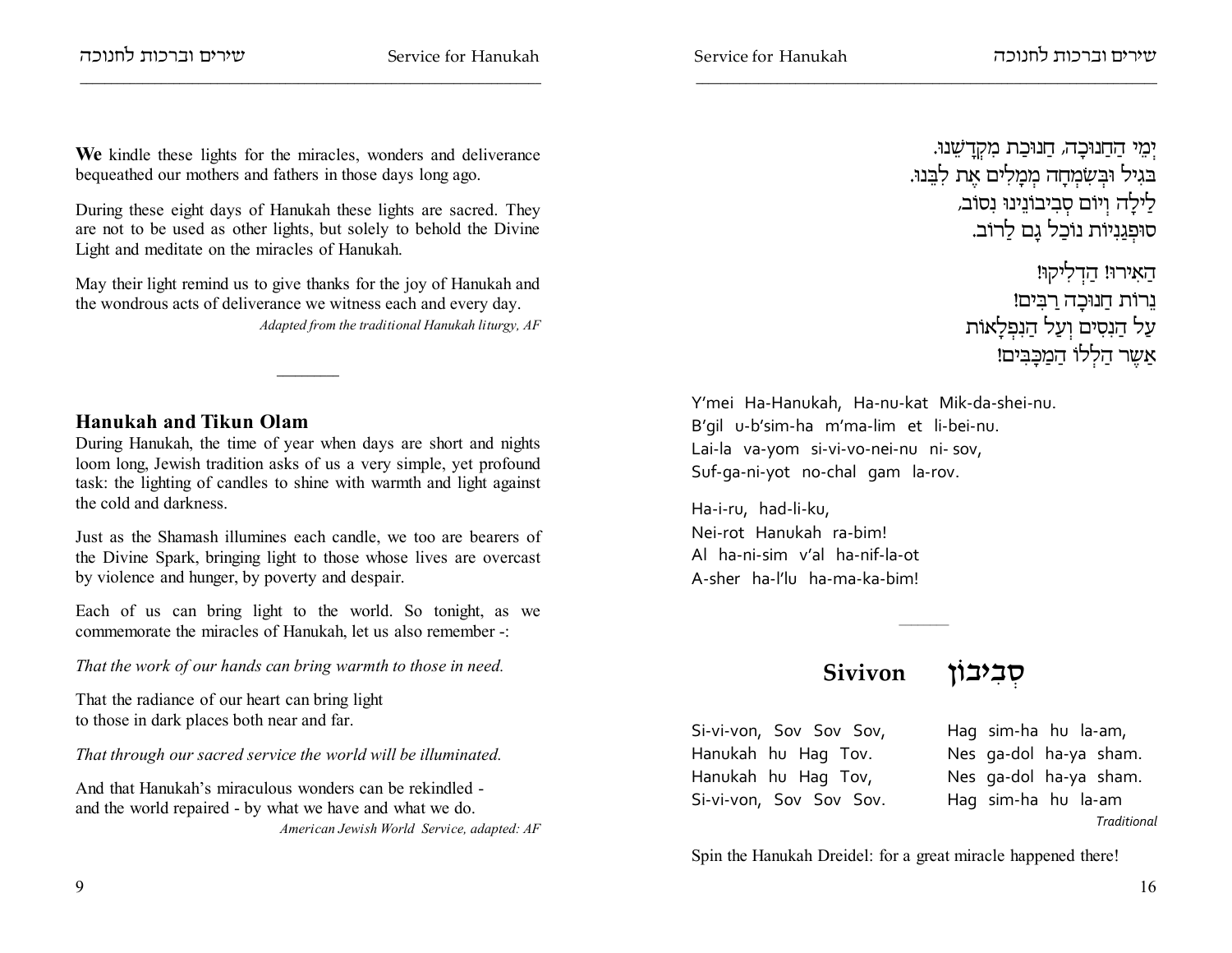# ־ים ולכּוּלם **Hanukah Favorites**

#### O Hanukah ימי החנוכה

O Hanukah, O Hanukah, come light the Menorah! Let's have a party, we'll all dance the Hora! Gather 'round the table, we'll give you a treat -Sivivon to play with and latkes to eat.

And while we are playing, The candles are burning low. One for each night, they shed a sweet light, To remind us of days long ago!

Oy Cha-nu-kah, Oy Cha-nu-kah, a yon-tif a shey-ner, A lus-ti-ker, a frey-lekh-er, nisht do nokh a-zey-ner. A-le nakht in dreyd-lekh shpil'n mir, Fri-sheh hey-seh lat-kes es'n on a shir!

Gesh-vin-der, tsindt kin-der, Di Cha-nu-kah likh-lekh on. Zingt "Al Ha-ni-sim," un dan-ken far di ni-sim Un kumt gi-kher tan-tsen in kohn!

# שָׁמוֹנָה יָמִים

#### **Eight Days**

from Babylonian Talmud, Shabbat 21b רג״ב שבת כא, ב

מַאי חֲנוּכַה? דְּתַנוּ רַבְּנָן: בְּכֹ״ה בְּכִסְלֵיו יוֹמֵי דַחֲנוּכַה תִּמַנְיַא אִינּוּן דְּלָא לְמִסְפַּד בְּהוֹן וּדְלָא לְהִתְעַנּוֹת בְּהוֹן. שֶׁבְשֶׁנִּבְנְסוּ יְווֹנִים לַהֵיכָל טִמְאוּ כָל הַשְׁמָנִים שֶׁבַּהֵיכָל. וּכְשֶׁנָּבְרָה מַלִכוּת בֵּית חַשְׁמוֹנַאי וְנִצְחוּם, בַּדְקוּ וְלֹא מֵצְאוּ אֵלֵּא פַּךְ אֲחֲד שֵׁל שֶׁמֶן שֶׁהָיָה מוּנָח בְחוֹתָמוֹ שֵׁל כֹהֵן גָּדוֹל, וְלֹא הָיָה בּוֹ אֵלָּא לְהַדְלִיק יוֹם אֲחָד. נַעֲשָׂה בּוֹ נֵס וְהִדְלִיקוּ מִמְּנוּ שִׁמוֹנָה יָמִים. לְשׁנה אַחרת קִבעוּם וַעֲשֵׂאוּם יַמִים טוֹבִים בִּהַלִּל וְהוֹדָאָה.

**What** is Hanukah? [And why are the Menorah's lights kindled?]

The Sages taught [in Talmud Tractate Megilat Ta'anit]:

On the twenty-fifth of the month of Kislev the eight days of Hanukah commence. There should be no [public] mourning or fasting [but only joy]. For when the Greeks entered the Temple sanctums they defiled all the holy oils there [by touching them]. When the Hasmonean monarchy overcame them and emerged victorious over them, they searched and found only one cruse of oil stamped with the seal of the High Priest. Inside there was sufficient oil to light the Menorah for but one day. Then a miracle occurred and they lit the Menorah from it for eight days. The following year those days were established as a festival, with recitation of the joyous Psalms of the Hallel Service and special prayers of thanksgiving.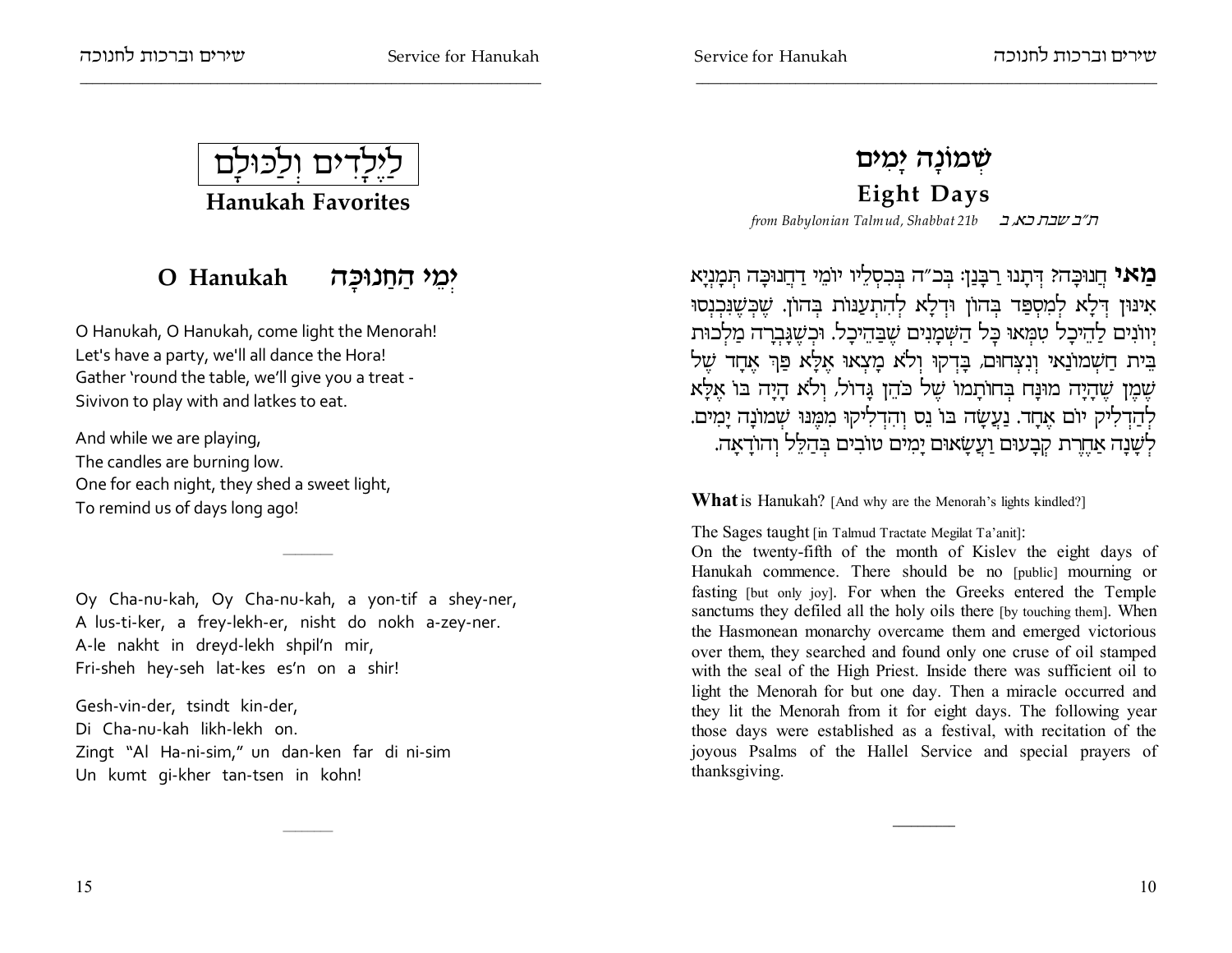### **Happy Joyous Hanukah (and Shabbat!)**

How many nights for Hanukah -Happy, joyous Hanukah. Nights and days, days and nights -Happy, joyous Hanukah.

 *On Shabbat:*T'night is the night of Sabbath peace -Shabbat Shalom on Hanukah.L'cha Dodi, Likrat Kalah -Sabbath's Bride on Hanukah.

#### *Chorus*

 Eight are the nights of Hanukah,Happy, joyous Hanukah.Eight are the days, and eight are the nights,Happy, joyous Hanukah.

How many candles do I light?On happy, joyous Hanukah.Eight are the candles you should light -For a happy, joyous Hanukah.

#### *Chorus*

One for God in Heaven above -Happy, joyous Hanukah.Two for Abraham and Sarah's love -Happy, joyous Hanukah.

Three for the Dreidel's 'sov sov sov' -Happy, joyous Hanukah.



#### **Prayers of the Heart**

**In** this moment of silent communicationa still, small voice beckons me: to pursue my life's work with full attentionthough no eye is upon me; to be gentle in the face of ingratitude, even when slander distorts my nobler impulses;to meet the end of the day with the certainty that I've used my gifts well and with dignity. Like my ancestors who entered the sea not knowinglet me become even braver,facing life's trials with distinction. May I live on in deeds that bless others,And offer the heritage of a good name.*CCAR, Union Prayer Book*

### **For Healing j ¨x ¥A ¤W i ¦n**

Mi she-bei-rach A-vo-tei-nu, m'kor ha-bra-cha l'i-mo-tei-nu:May the source of strength, who blessed the ones before us, help us find the courage, to make our lives a blessing, and let us say, Amen.

Mi she-bei-rach I-mo-tei-nu, m'kor ha-bra-cha la-Avoteinu: Bless those in need of healing, with r'fuah sh'leimah, the renewal of body, the renewal of spirit,and let us say, Amen.

*Words and Music: Debbie Friedman*